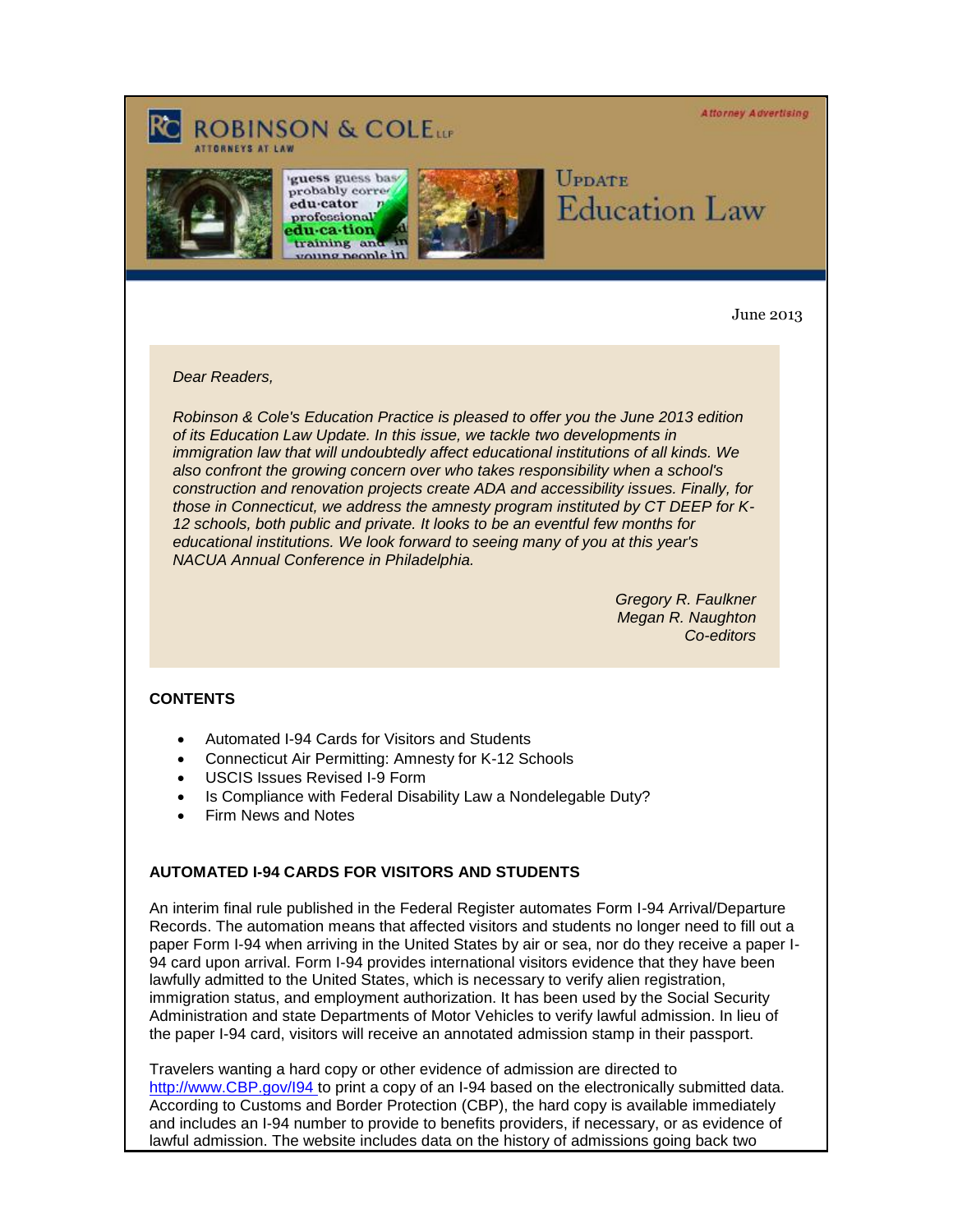years. Customs and Border Protection is conducting outreach to employers, local offices of the Social Security Administration, and state Departments of Motor Vehicles regarding the acceptability of the annotated admission stamp, the printout form http://www.CBP.gov/l94, and a travel document (visa/passport) as proof of lawful admission.

The change became effective on April 26 and has been phased in at airports and seaports of entry beginning April 30. Travelers should continue to surrender their current I-94 cards when appropriate.

## **CONNECTICUT AIR PERMITTING: AMNESTY FOR K-12 SCHOOLS**

Public and private K-12 schools in Connecticut are eligible for an amnesty program launched earlier this year by the Connecticut Department of Energy & Environmental Protection (CTDEEP). The amnesty program addresses state and federal regulatory requirements regarding air emission permits. A school can be subject to permit requirements due to operations and equipment, such as boilers, emergency generators, spray paint booths, and solvent-based parts cleaning.

Air permitting regulations are often complex and counterintuitive and can apply more broadly than expected to relatively small or infrequently used equipment or processes. Lack of a required air permit can expose a facility, whether public or private, to significant penalties and other enforcement action.

CTDEEP announced the amnesty program in February 2013 in a letter to public and private K-12 superintendents and heads of school. The letter includes a survey seeking information regarding school operations and equipment with potential air emissions. Upon receipt of a completed survey, CTDEEP staff then assess whether any permit requirements may apply. If so, the school must complete and submit any necessary permit applications. Any penalties that might be sought for prior lack of an air permit are waived.

Participating schools must also agree to participate in the state's "Green LEAF" schools program. Among other things, this program provides guidance and recognition to schools for reducing their environmental impacts and costs through energy efficiency assessments and other measures.

CTDEEP also intends to provide guidance to amnesty program participants regarding new federal regulations for boilers and stationary reciprocating internal-combustion engines. These regulations apply regardless of whether the boiler or engine is subject to permitting; however, the amnesty program and penalty waiver apparently do not extend to other, nonpermit-related regulatory requirements regarding air emissions, such as CTDEEP regulations specific to nitrogen oxides (NOx) emissions from boilers, engines, or other combustion sources.

With the potential for significant penalties and costs if required air permits are lacking, schools with air emission sources should consider carefully whether the amnesty program may be beneficial.

#### **USCIS ISSUES REVISED I-9 FORM**

The new Form I-9, dated "(Rev. 03/08/13) N," is available at [http://www.uscis.gov/files/form/i-](http://cl.exct.net/?ju=fe2b177771640475761374&ls=fdb4157272670075741d79736d&m=fefb1671756c0d&l=fec811727763027c&s=fe2812727d670c7d771175&jb=ffcf14&t=)[9.pdf.](http://cl.exct.net/?ju=fe2b177771640475761374&ls=fdb4157272670075741d79736d&m=fefb1671756c0d&l=fec811727763027c&s=fe2812727d670c7d771175&jb=ffcf14&t=) Key revisions include the following:

On Friday, March 8, 2013, the U.S. Citizenship and Immigration Services (USCIS) issued its long-awaited revised Form I-9, the Employment Eligibility Verification form. Employers have been required to complete a Form I-9 for every employee hired after November 6, 1986, and should use the new form for new hires.

Data fields were added, including the employee's foreign passport number and country of issuance (if applicable) and telephone and e-mail addresses (optional for the employee). The form's instructions were improved, including more specific directions for the employee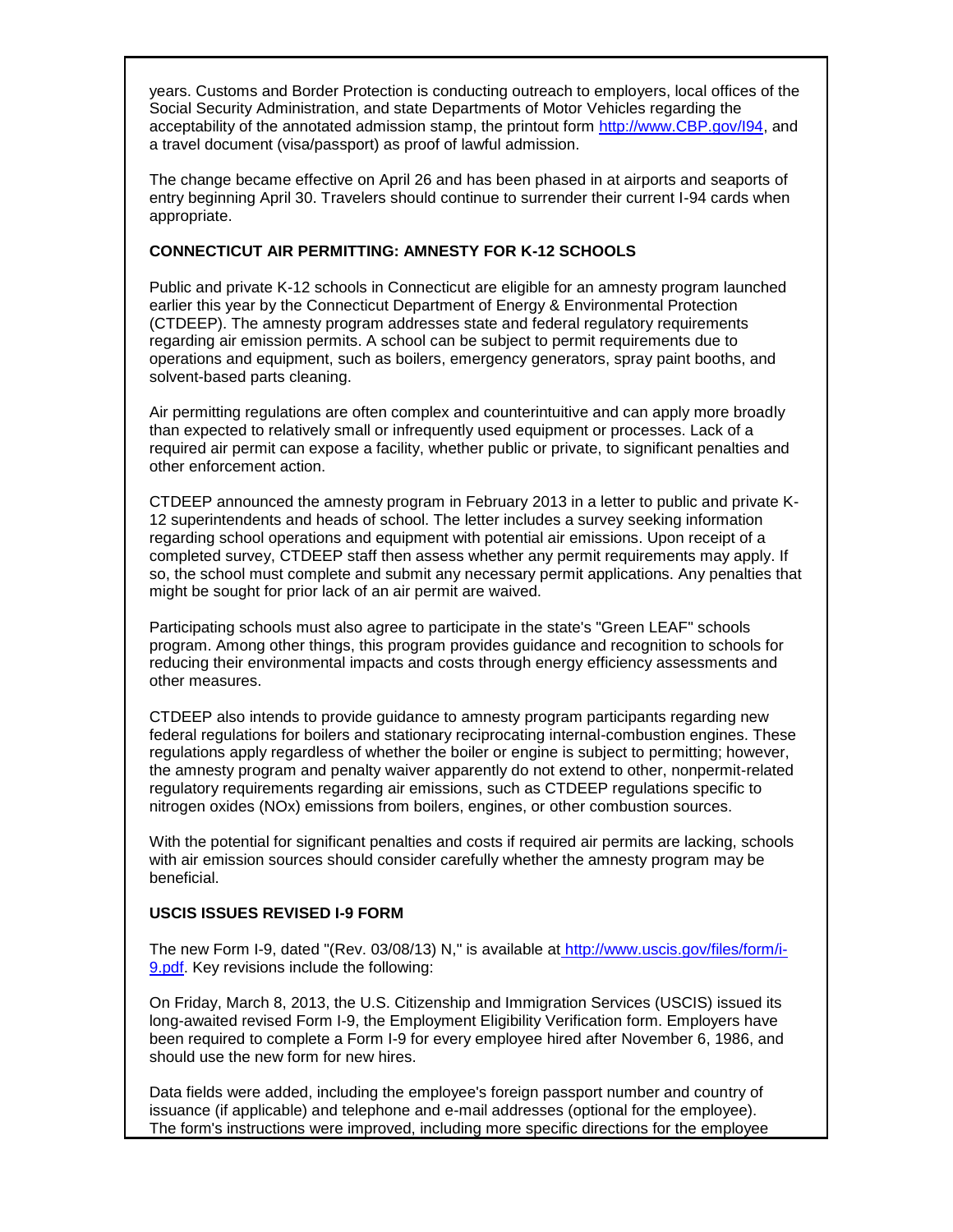regarding Section 1 and better directions for the employer regarding the review and verification/reverification (even guidance on the copying of document(s) presented and on expired documents).

The layout of the form was revised, expanding from one to two pages (not including the form instructions and the Lists of Acceptable Documents). Employers must have converted to using the new form by May 7, 2013.

## **IS COMPLIANCE WITH FEDERAL DISABILITY LAW A NONDELEGABLE DUTY?**

Contracts for architectural services often include indemnification provisions that permit owners to recover damages in the event of an architect's negligence; however, over the last ten years, there has been a growing trend for U.S. District Courts to nullify indemnification clauses where the damages were incurred as a result of violations of the Americans with Disabilities Act (ADA) and/or the Fair Housing Amendments Act (FHAA). While no specific language in those statutes prohibits indemnification, District Courts deciding this issue have ruled that the ADA and FHAA do not permit an owner to seek indemnification from an architect against claims of noncompliance under either common law or contractual indemnification theories. This trend should concern educational institutions that rely on professional expertise in designing projects that must comply with the ADA and FHAA.

Congress enacted the FHAA and ADA in 1988 and 1990 respectively, and neither act expressly prohibits indemnification clauses. In the last decade, however, several District Courts have interpreted these acts to prohibit common law indemnification and, more recently, contractual indemnification. In 2003, *United States v. Quality Built Constr., Inc.*, was the first District Court case to reject an owner's claim for indemnification for failure to design and construct buildings according to FHAA or ADA requirements. In the *Quality Built* court, the North Carolina Eastern District Court recognized that whether claims of common law indemnification could be pursued for FHAA violations was an issue of first impression and relied on the U.S. Supreme Court's interpretation of Title VII in a federal employment discrimination case, *Northwest Airlines v. Transport Workers Union of America*. Using the *Northwest* reasoning, the *Quality Built* court determined that the FHAA does not provide an owner a right of action against an architect for indemnification because Congress did not expressly provide such a remedy in the language of the act nor make any implication that such a remedy should be available to an owner. Therefore, the court determined that, because the owner was clearly not part of the class the act is intended to protect, no right to contribution or indemnity exists.

In 2008 and 2009, several other District Courts took up the issue of indemnification in FHAA and ADA lawsuits. None of these courts have challenged the reasoning of *Quality Built* or addressed differences between employment discrimination and design and construction cases; however, some District Courts have expanded on *Quality Built*'s reasoning to prohibit contractual indemnity claims. One such case is *Equal Rights Center v. Archstone Smith Trust*. Although a number of recent District Court decisions follow Quality Built's reasoning, *Archstone* best evidences the trend toward prohibiting express contractual indemnification under both the FHAA and the ADA.

In *Archstone*, the Maryland District Court essentially disallowed any right of action by the owner against the architect for the architect's failure to design structures in compliance with the ADA and the FHAA. The owner in *Archstone* sought damages from the architect for violations of the ADA and the FHAA that occurred as a result of the architect's negligence and asserted its indemnification claim both on an implied indemnification theory and on the basis of an express contractual obligation. According to contracts between the architect and the owner, the architect was responsible for designing the structures in compliance with all federal laws, including the FHAA and ADA. The architect also agreed to indemnify the owner for any costs incurred as a result of its failure to properly design the buildings.

*Archstone* held that the owner's implied tort law and express contract law indemnification claims failed and that the architect did not have to indemnify the owner. The Court held that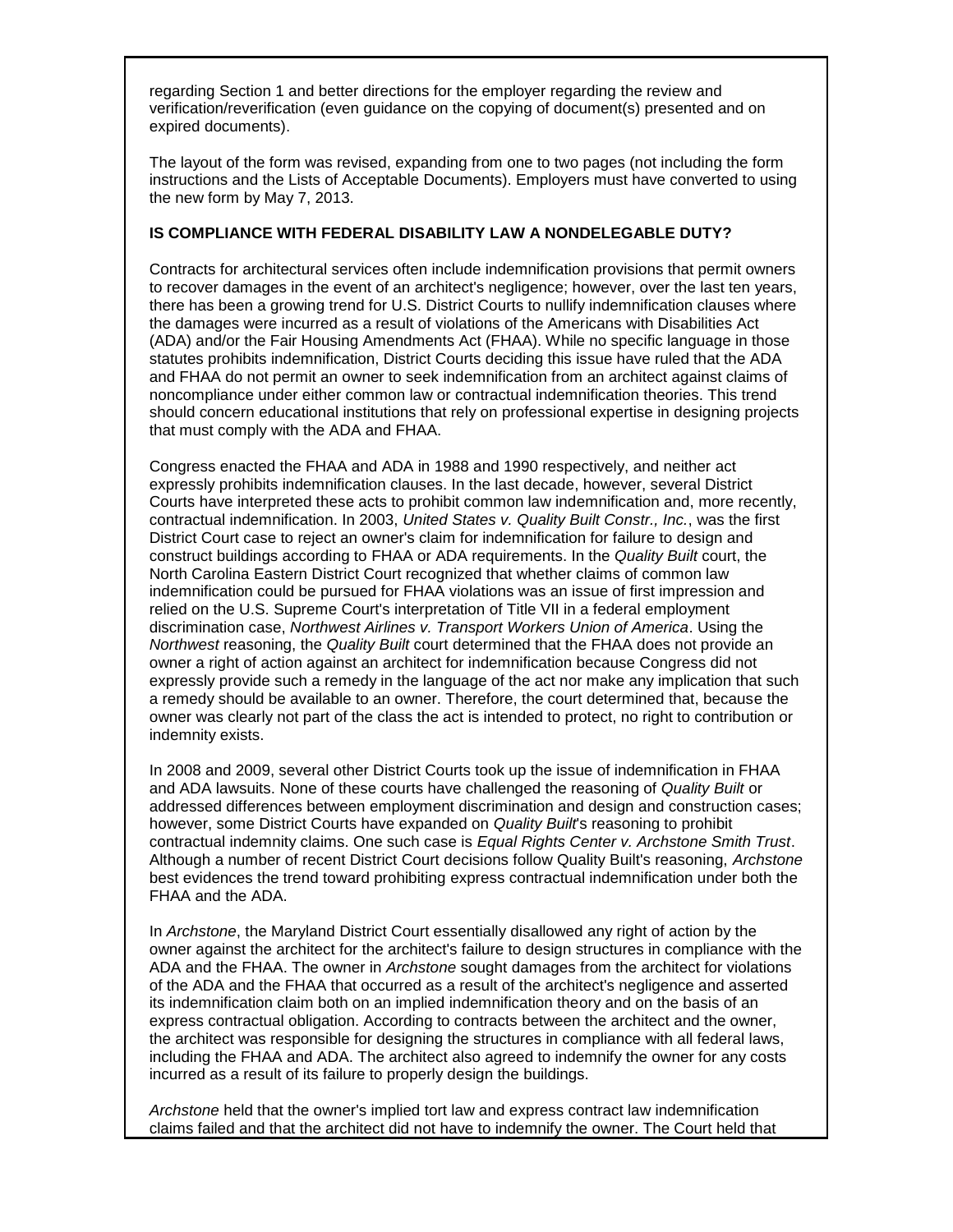federal law preempts express contractual indemnification claims under state law because such claims conflict with the FHAA and ADA. The Court reasoned that the owner's state law claims for breach of contract and professional negligence were wholly derivative of the owner's primary liability and were, therefore, what federal law regards as de facto claims for indemnification. Accordingly, the *Archstone* court determined that such state law claims are similarly barred because any recovery by the owner would frustrate the achievement of Congress's purposes in the FHAA and the ADA.

While the *Archstone* decision weighs heavily on educational institutions seeking to manage the risk of negligent design, this issue is far from being fully settled by the courts. No Circuit Court has yet weighed in, and only a few District Courts have taken up the issue. Neither Connecticut nor Massachusetts courts have addressed this issue, but two New York District Courts have followed the trend and ruled against an owner's right to seek indemnification from an architect for ADA or FHAA violations; however, these New York decisions deal only with common law indemnification and do not directly address the issue of contractual or express indemnification. Interestingly, both cases hint at a possible receptiveness to allowing contractual indemnification.

Based on this developing law, educational institutions should carefully review their design agreements to limit exposure for these potentially costly ADA claims and to best protect their interests vis-à-vis design professionals. Contractually, mechanisms remain that educational institutions may utilize, even if the right to indemnification is not available. Regardless of whether the right to indemnity exists, design agreements should require an architect to comply with accessibility legislation in the performance of its services and should include provisions expressly requiring an architect to design in compliance with ADA, FHAA, and other accessibility legislation on all levels - federal, state, or local. In addition, agreements with an architect should set forth that the educational institution is relying upon the architect's expertise in complying with and interpreting ADA, FHAA, and other federal, state, and local accessibility legislation. In this manner, even if an architect is not required to indemnify or defend an educational owner for third-party claims, there may still be recourse under theories of breach of contract and negligence relating to the owner's direct loses. These design professional obligations should also include a requirement to redesign to comply with interpretations under the ADA, FHAA, or other federal or state accessibility legislation without additional compensation. Furthermore, despite these recent developments in the law, and because the matter is not decided at an appellate level, there is no harm in continuing to include a requirement that an architect indemnify and hold harmless an educational institution from violations of any laws, including, without limitation, the ADA or FHAA. Even if an indemnification requirement is later found to be invalid, assuming a contract contains the appropriate severability provisions, the addition of such a clause will not likely invalidate the remainder of the indemnity obligations. Furthermore, the threat of such action alone may be enough to cause the architect to resolve matters short of litigation or arbitration.

At this time, an educational institution's ability to seek indemnification from an architect for ADA or FHAA violations is uncertain. Future developments in this area of the law may provide more guidance on this issue. In the meantime, educational institutions should make every effort to ensure that their architect's initial designs are ADA- and FHAA-compliant and that their design agreements provide every protection possible to limit exposure to such claims.

#### **FIRM NEWS AND NOTES**

> Construction partners Gregory R. Faulkner and Martin A. Onorato will attend the 53rd Annual Conference of the National Association of College and University Attorneys (NACUA) in Philadelphia from June 19 to June 22, 2013. NACUA educates attorneys and administrators about legal issues on campuses and provides continuing legal education to higher education counsel. Robinson & Cole was honored to have represented the Ethel Walker School in connection with the construction and financing of its new girls dormitory, scheduled for completion by the end of 2013. The new dorm, a component of the school's Centennial Campaign, will house approximately 40 boarding students and contain four faculty apartments. The financing was provided through the issuance of CHEFA tax-exempt bonds, which were